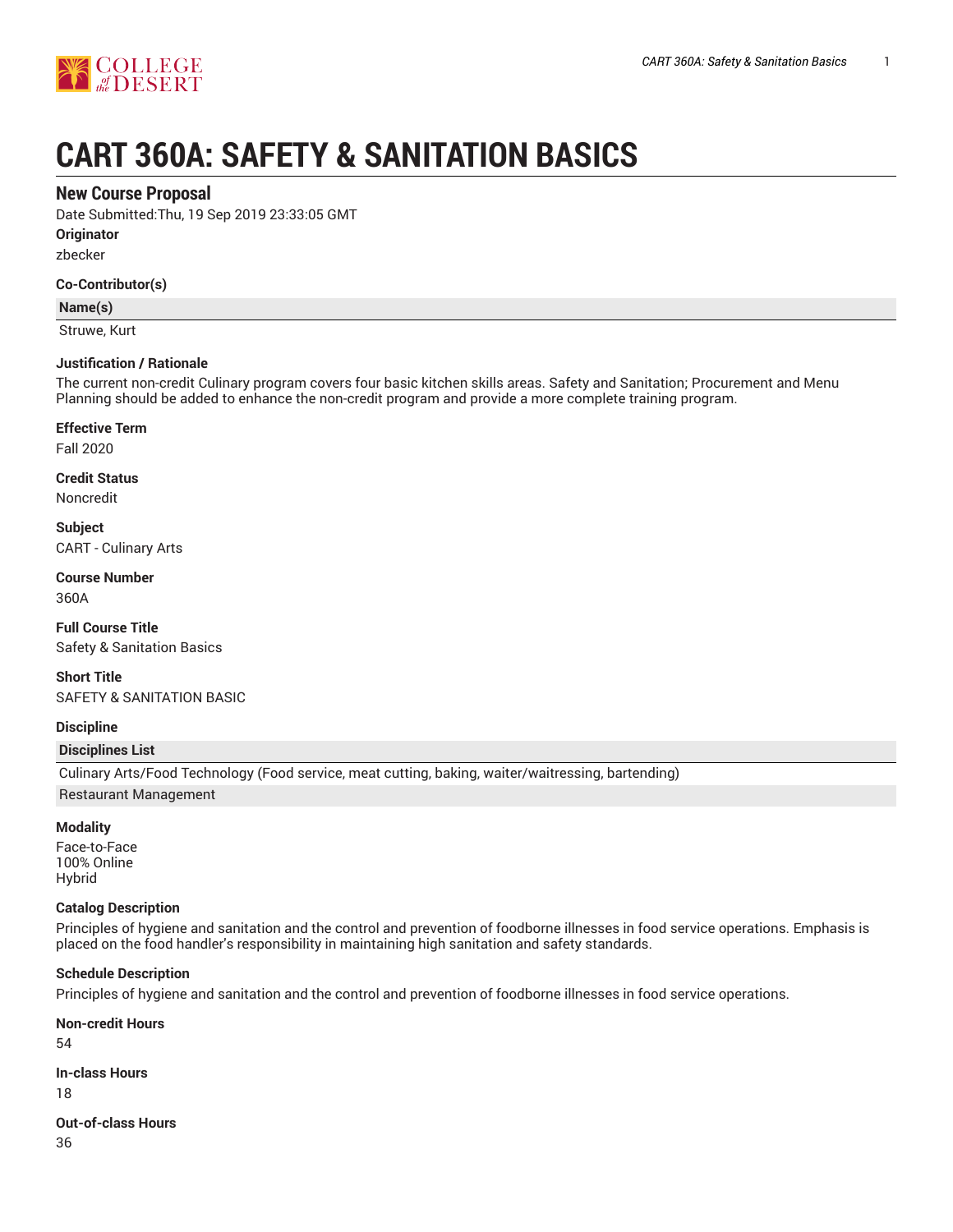

# **Total Semester Hours**

54

# **Override Description**

Noncredit override.

# **Required Text and Other Instructional Materials**

# **Resource Type**

Book

# **Author**

National Restaurant Association

# **Title**

Servsafe Coursebook

# **Edition**

7th

# **Publisher**

National Restaurant Association Educational Foundation (NRAEF)

# **Year**

2017

# **College Level**

Yes

## **ISBN #** 978-1-58280-332-6

# **Class Size Maximum**

35

# **Course Content**

- Development of sanitation standards in the U.S.
	- History
	- Legislation
	- Role of government agencies
	- Comparison to world standards
- The microbiology of food.
	- Bacteria
	- Fungi
	- Virus
	- Parasites
- Food borne illnesses.
	- Infections
	- Intoxications
	- Allergies
	- Food intolerances
	- Prevention symptoms and treatments
- Sanitation Standards.
	- The role of temperature and thermometers
	- Purchasing
	- Receiving
	- Storing foods
	- Food preparation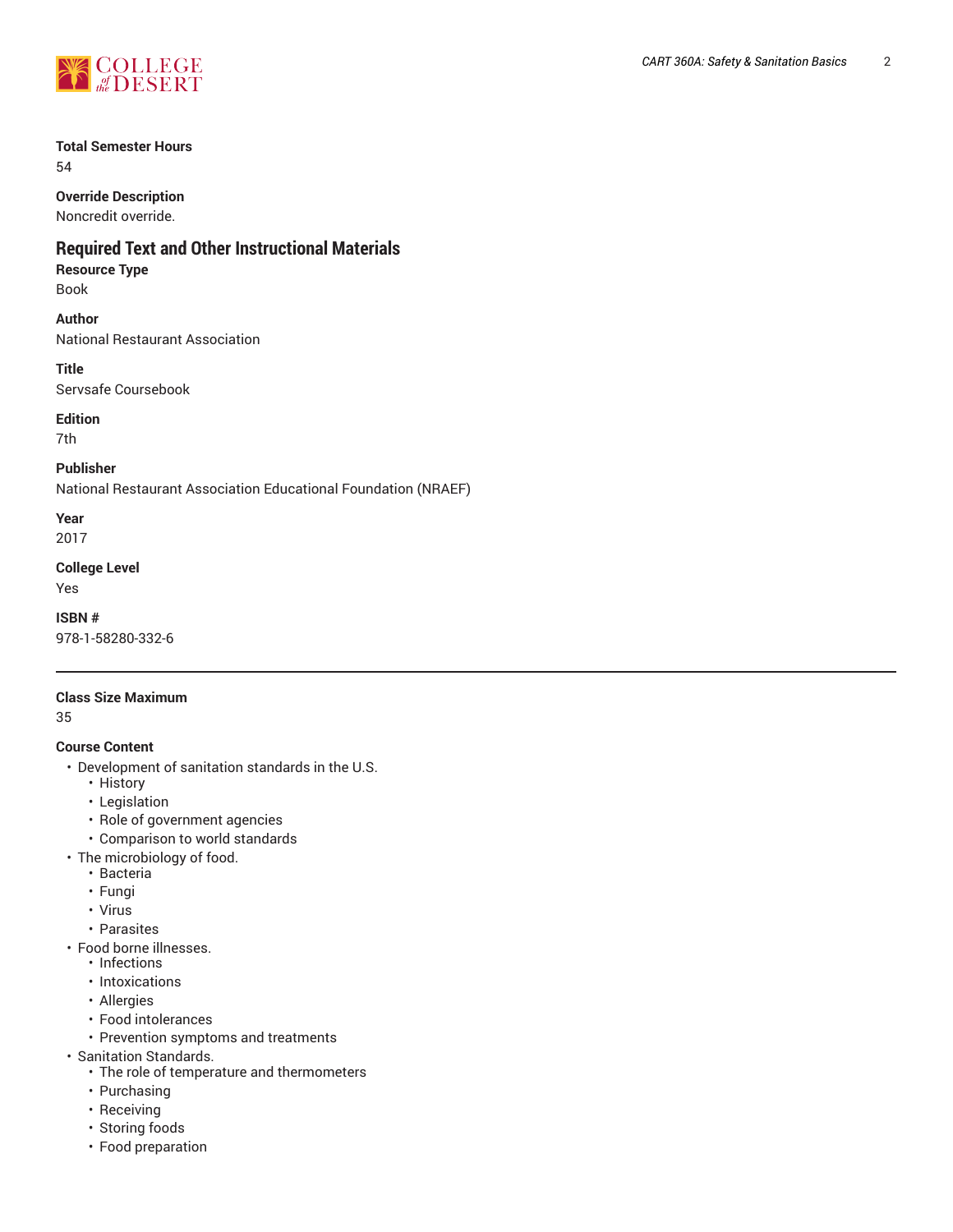

- Service
- Equipment
- Issuing

• HACCP - Hazzard Analysis Critical Control Point.

#### **Course Objectives**

|             | <b>Objectives</b>                                                                                                                                  |
|-------------|----------------------------------------------------------------------------------------------------------------------------------------------------|
| Objective 1 | Explain the roles of the food service worker and manager in the prevention of foodborne illnesses                                                  |
| Objective 2 | Identify steps to establishing a Hazard Analysis Critical Control Point (HACCP) Plan                                                               |
| Objective 3 | Identify food or carrier sources of major food borne illnesses, bacteria, viruses, fungi and parasites and list at least<br>four symptoms of each. |

#### **Student Learning Outcomes**

|           | Upon satisfactory completion of this course, students will be able to:                                                                                                         |
|-----------|--------------------------------------------------------------------------------------------------------------------------------------------------------------------------------|
| Outcome i | Identify steps to establishing a Hazard Analysis and Critical Control Point (HACCP). Explain the role of the health<br>department sanitarian and evaluate a sanitation report. |

## **Methods of Instruction**

| <b>Method</b>                      | Please provide a description or examples of how each instructional<br>method will be used in this course. |
|------------------------------------|-----------------------------------------------------------------------------------------------------------|
| Lecture                            | Presentation of topics in context with industry-relevant examples.                                        |
| <b>Discussion</b>                  | Individual and group discussion of industry-relevant safety and<br>sanitation topics.                     |
| Demonstration, Repetition/Practice | Visit food establishments to evaluate safety and sanitation and post<br>written critique.                 |
| Observation                        | Students will report on personal experience and observation of<br>hospitality establishments              |

## **Methods of Evaluation**

| <b>Method</b>                                    | Please provide a description or examples of how<br>each evaluation method will be used in this course.            | <b>Type of Assignment</b> |
|--------------------------------------------------|-------------------------------------------------------------------------------------------------------------------|---------------------------|
| Presentations/student demonstration observations | Demonstration of appropriate and inappropriate<br>food handling scenarios                                         | In and Out of Class       |
| Written homework                                 | Students evaluate local food establishments and<br>submit written evaluations of safety and sanitation<br>ISSUES. | Out of Class Only         |
| Tests/Quizzes/Examinations                       | Timed quizzes covering material from both text and In and Out of Class<br>classroom lectures.                     |                           |
| Other                                            | Out-of-class hours will be monitored electronically<br>through the learning management system.                    | Out of Class Only         |

#### **Assignments**

#### **Other In-class Assignments**

- 1. Lecture on topics in context with industry specific examples.
- 2. Viewing of films and slide programs, submission of written evaluations.
- 3. Listening to sound recordings.
- 4. Special reports by students, in panel or singly.
- 5. Examinations of various types, such as essay and multiple choice.

# **Other Out-of-class Assignments**

- 1. Reading in the textbook and in recommended supplementary literature.
- 2. Viewing of films and slide programs and submission of written summary and evaluation.
- 3. Visit local food establishments and submission of written evaluation of safety and sanitation practices observed.
- 4. Worksheets on vocabulary and regulations.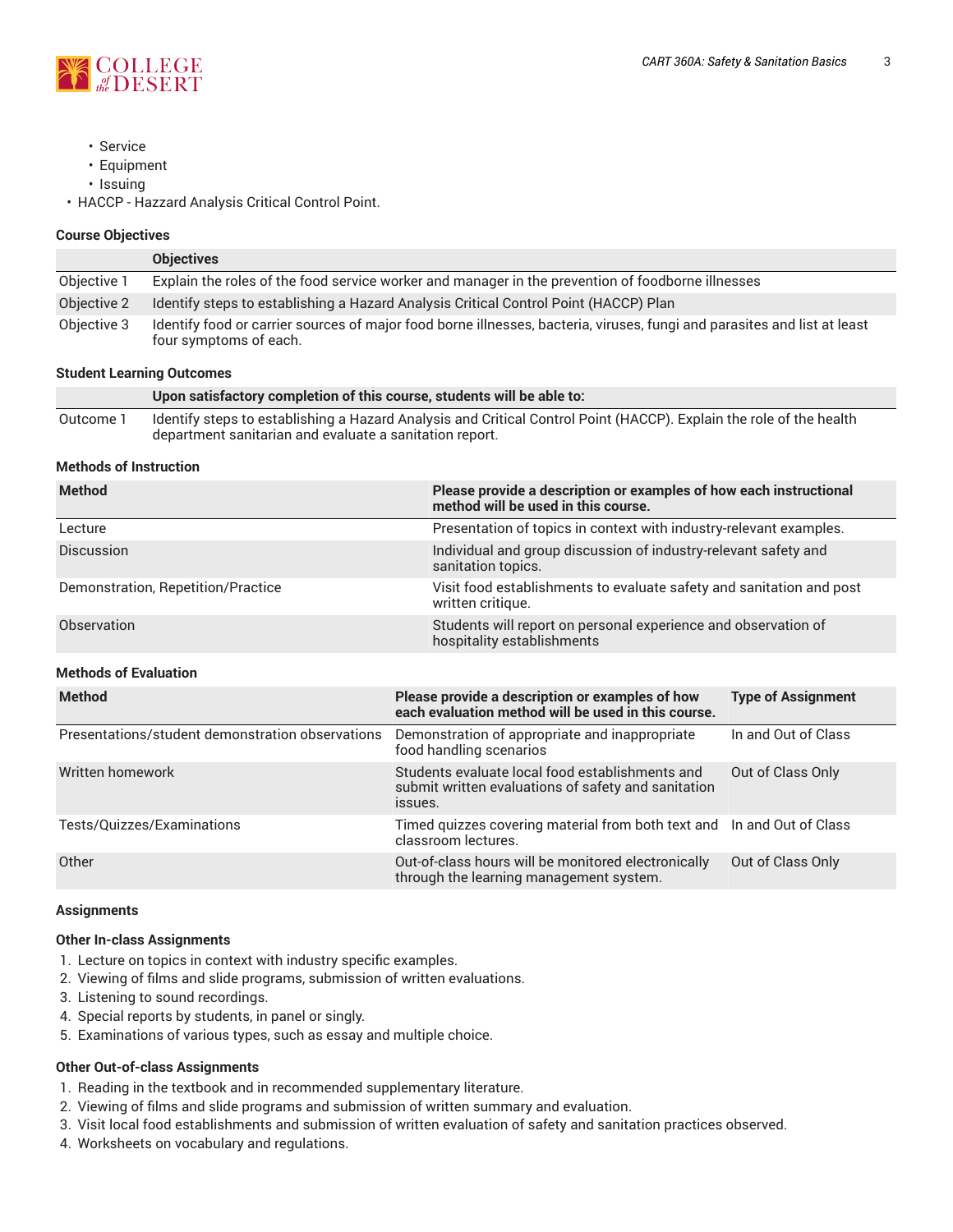

## **Grade Methods**

Pass/No Pass Only

# **Distance Education Checklist**

**Include the percentage of online and on-campus instruction you anticipate.**

**Online %** 100

# **Instructional Materials and Resources**

If you use any other technologies in addition to the college LMS, what other technologies will you use and how are you ensuring **student data security?**

Only the college LMS will be used.

**If used, explain how specific materials and resources outside the LMS will be used to enhance student learning.**

Students use the assigned textbook and web to find information.

# **Effective Student/Faculty Contact**

Which of the following methods of regular, timely, and effective student/faculty contact will be used in this course?

## **Within Course Management System:**

Timely feedback and return of student work as specified in the syllabus Discussion forums with substantive instructor participation Private messages Online quizzes and examinations Weekly announcements

#### **External to Course Management System:**

Direct e-mail Posted audio/video (including YouTube, 3cmediasolutions, etc.)

#### Briefly discuss how the selected strategies above will be used to maintain Regular Effective Contact in the course.

Students are in constant contact with the instructor through email or LMS. Timely return of assignments with feedback. Substantive participation by instructor in discussion board.

## **If interacting with students outside the LMS, explain how additional interactions with students outside the LMS will enhance student learning.**

Students are able to email instructor directly.

# **Other Information**

#### Provide any other relevant information that will help the Curriculum Committee assess the viability of offering this course in an online **or hybrid modality.**

This course is lecture only and does not require F2F interaction or lab. In the Culinary program students are in the kitchen for many hours each day and offering lecture only classes as online allows more flexibility and the ability to complete the certificate in a timely manner.

# **MIS Course Data**

#### **CIP Code**

12.0500 - Cooking and Related Culinary Arts, General.

**TOP Code** 130630 - Culinary Arts

**SAM Code** C - Clearly Occupational

**Basic Skills Status** Not Basic Skills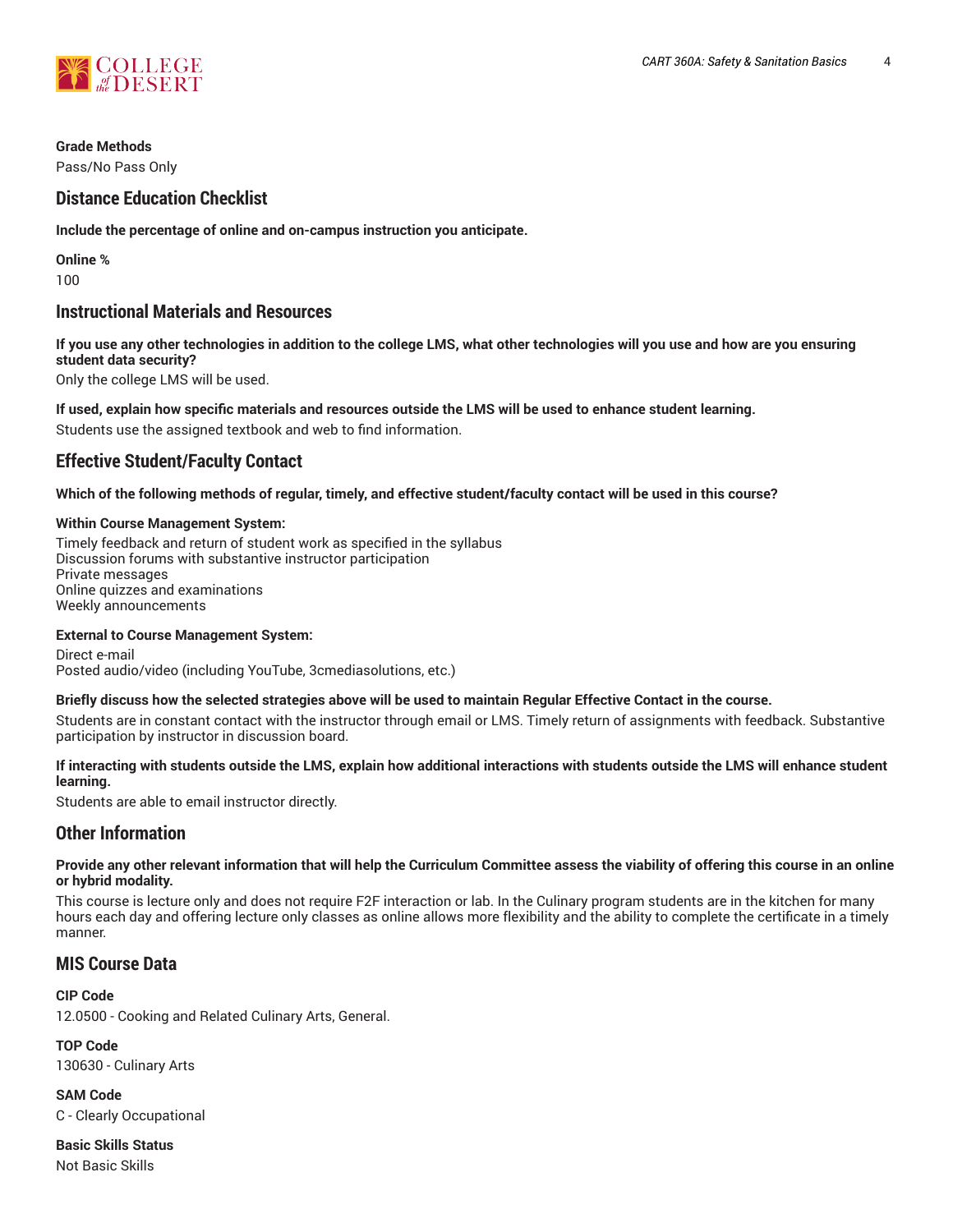

# **Prior College Level** Not applicable

**Cooperative Work Experience** Not a Coop Course

**Course Classification Status** Other Non-credit Enhanced Funding

**Approved Special Class** Not special class

**Noncredit Category** Short-Term Vocational

**Funding Agency Category** Not Applicable

**Program Status** Program Applicable

**Transfer Status** Not transferable

**Allow Audit** No

**Repeatability** Yes

**Repeatability Limit** NC **Repeat Type**

Noncredit

# **Justification**

Non-credit courses are repeatable until students achieve the skills and knowledge required to meet the objectives and outcomes of the course.

**Materials Fee**

No

## **Additional Fees?** No

**Approvals**

**Curriculum Committee Approval Date** 12/03/2019

**Academic Senate Approval Date** 12/12/2019

**Board of Trustees Approval Date** 01/17/2020

**Chancellor's Office Approval Date** 02/09/2020

**Course Control Number** CCC000613031